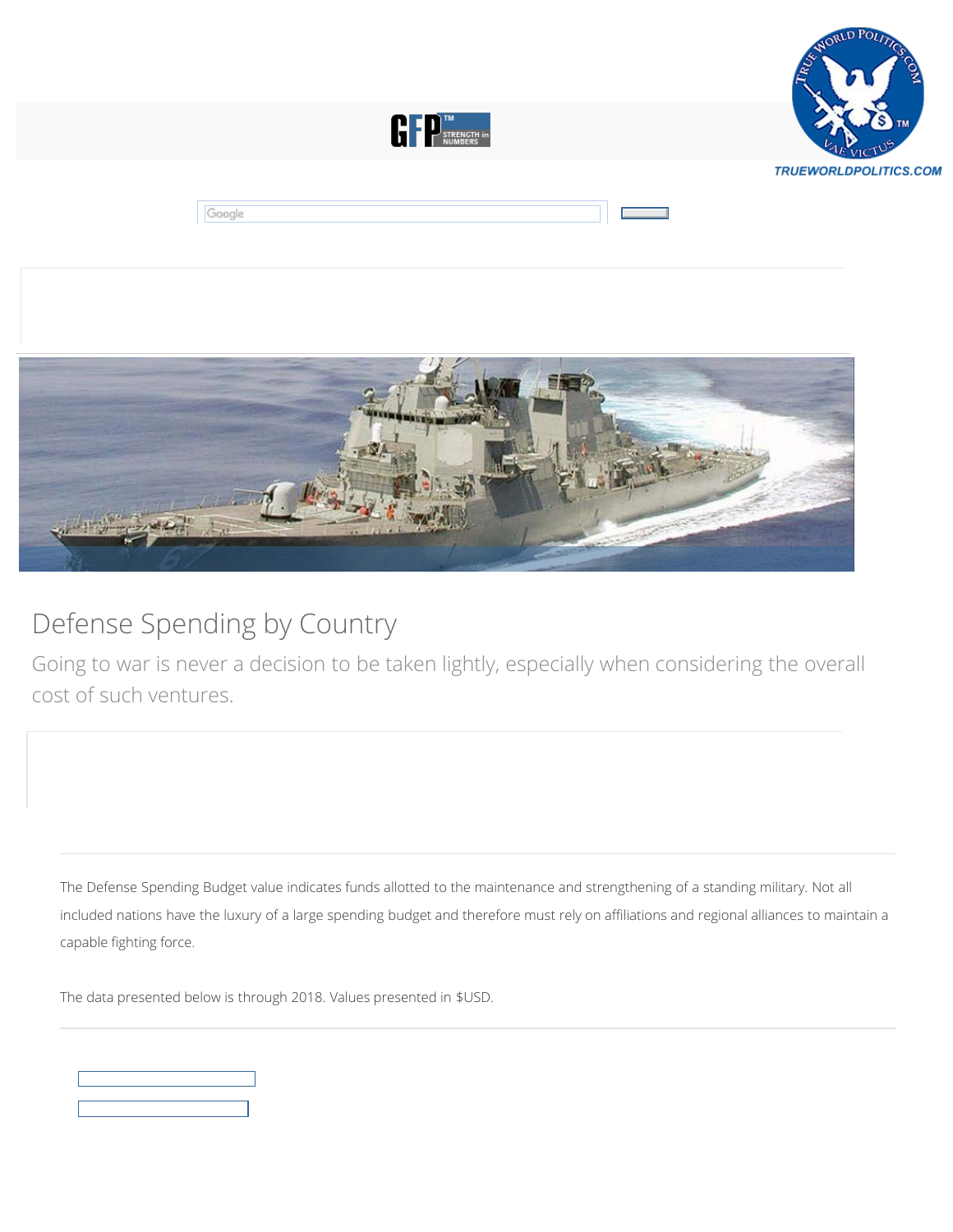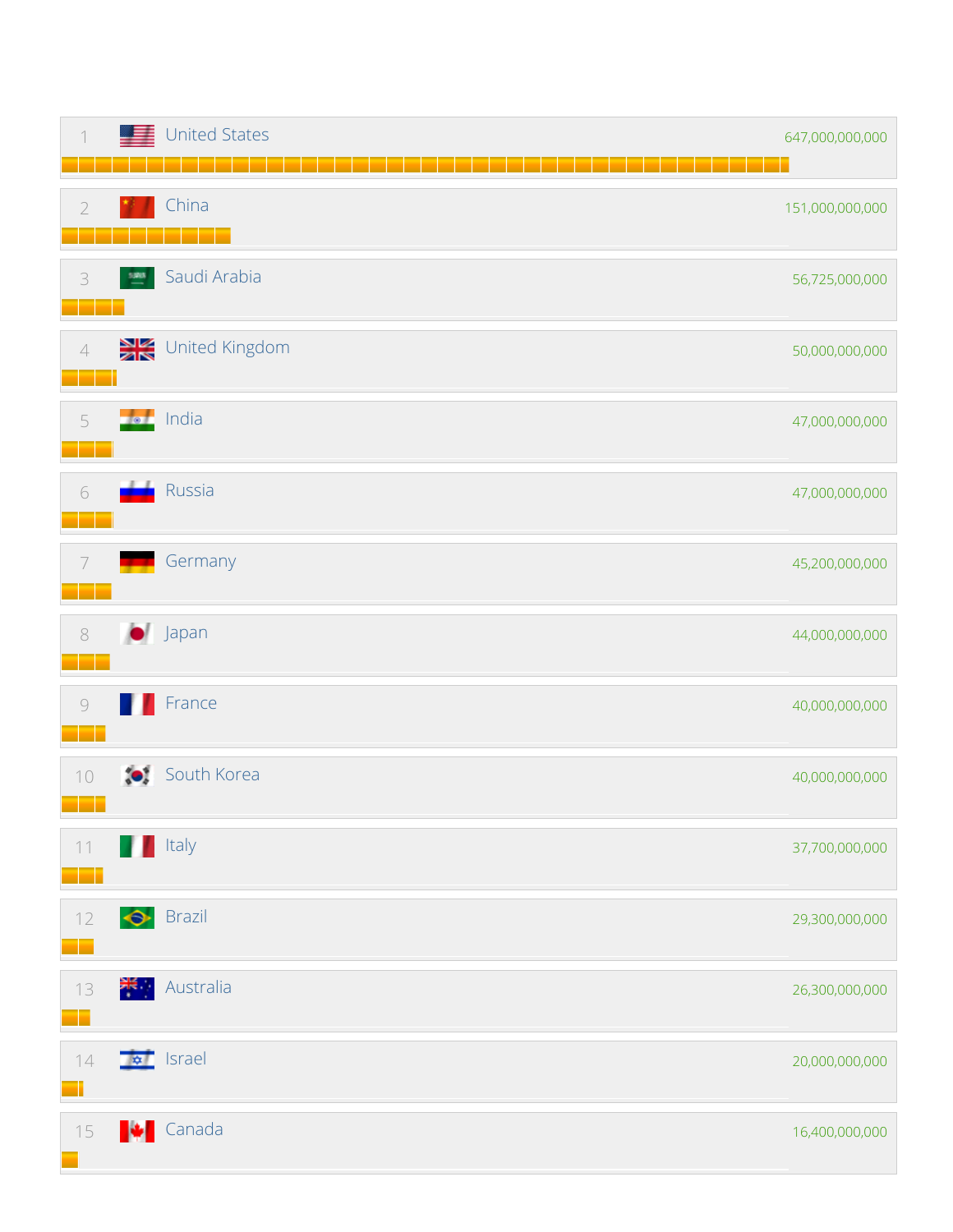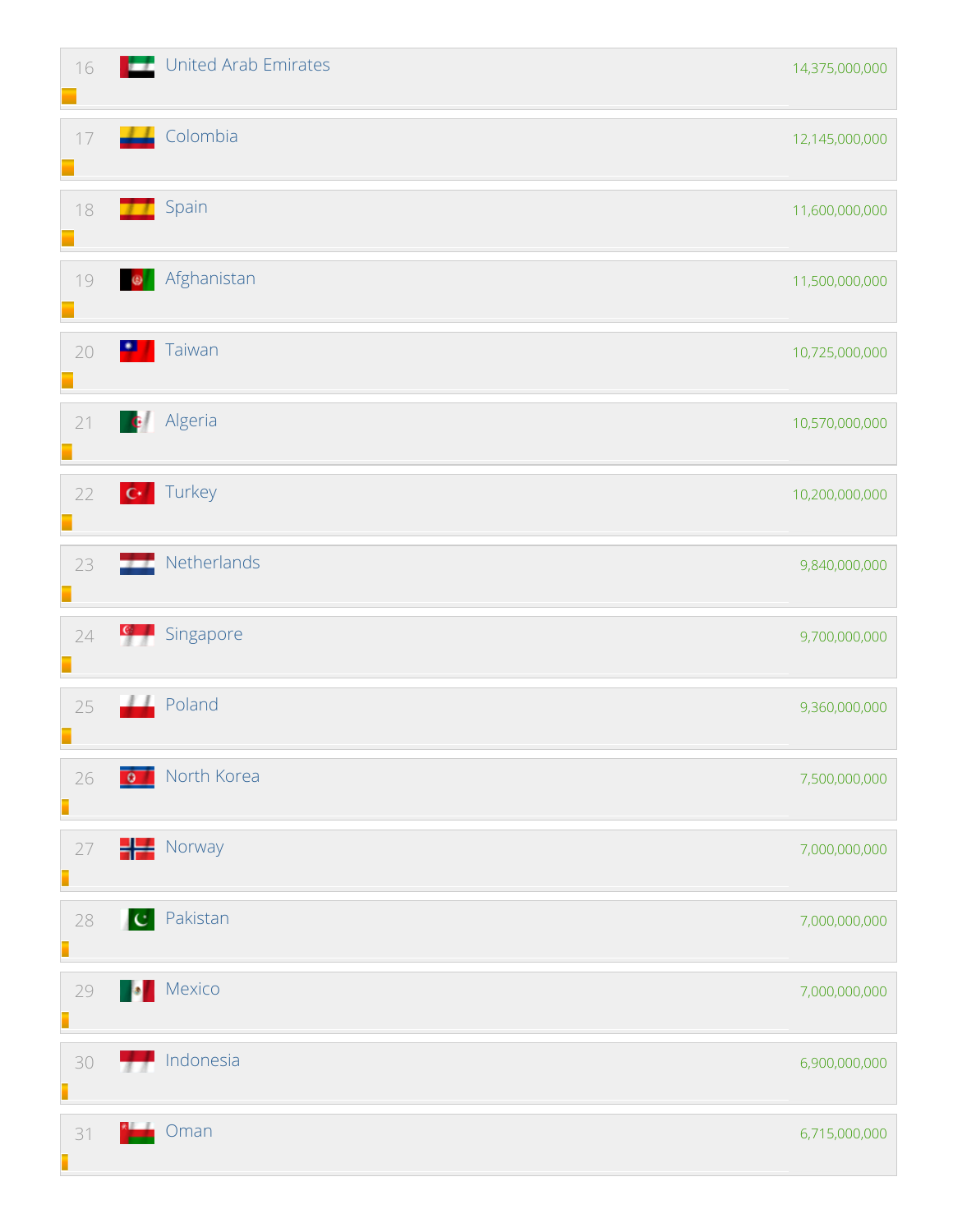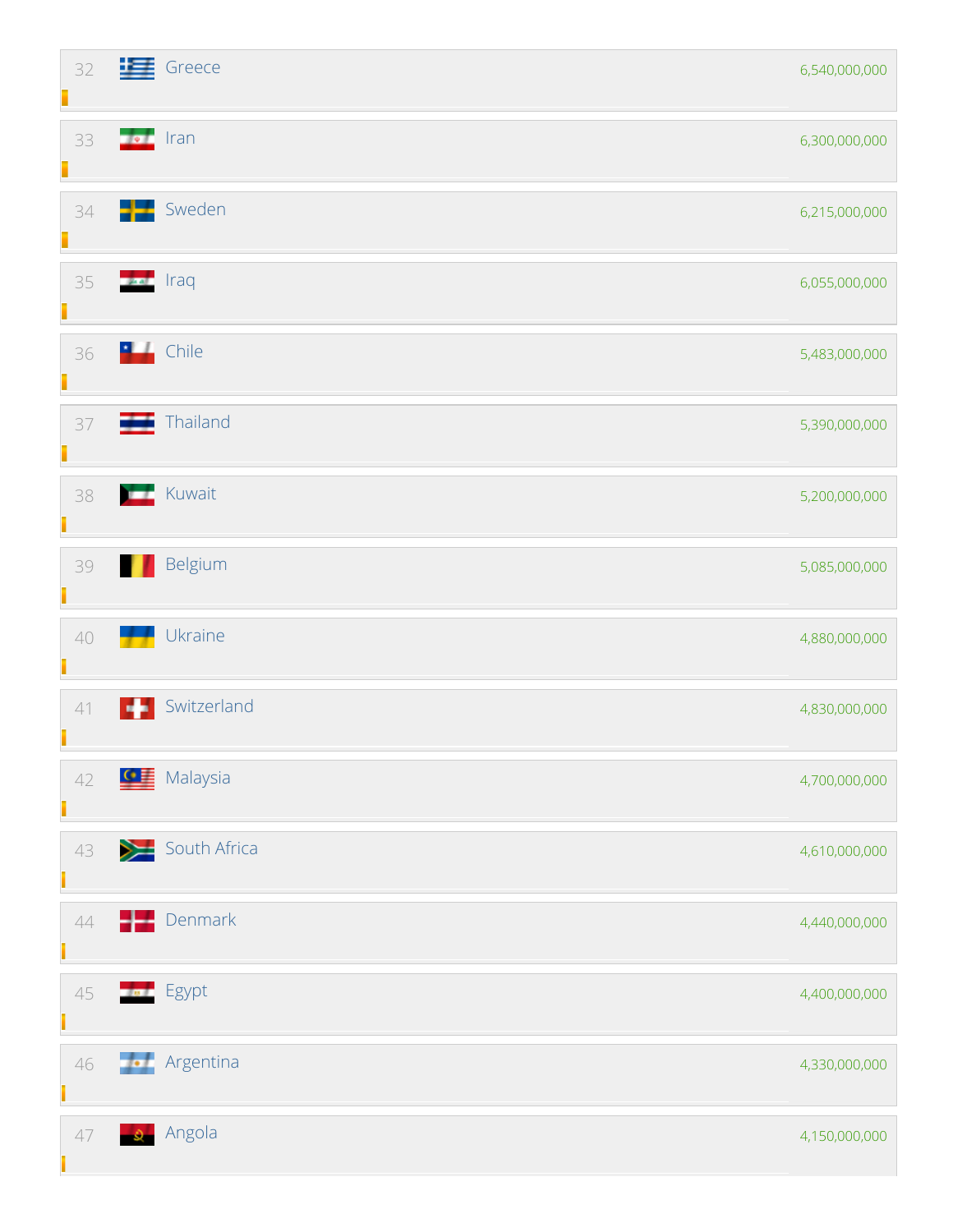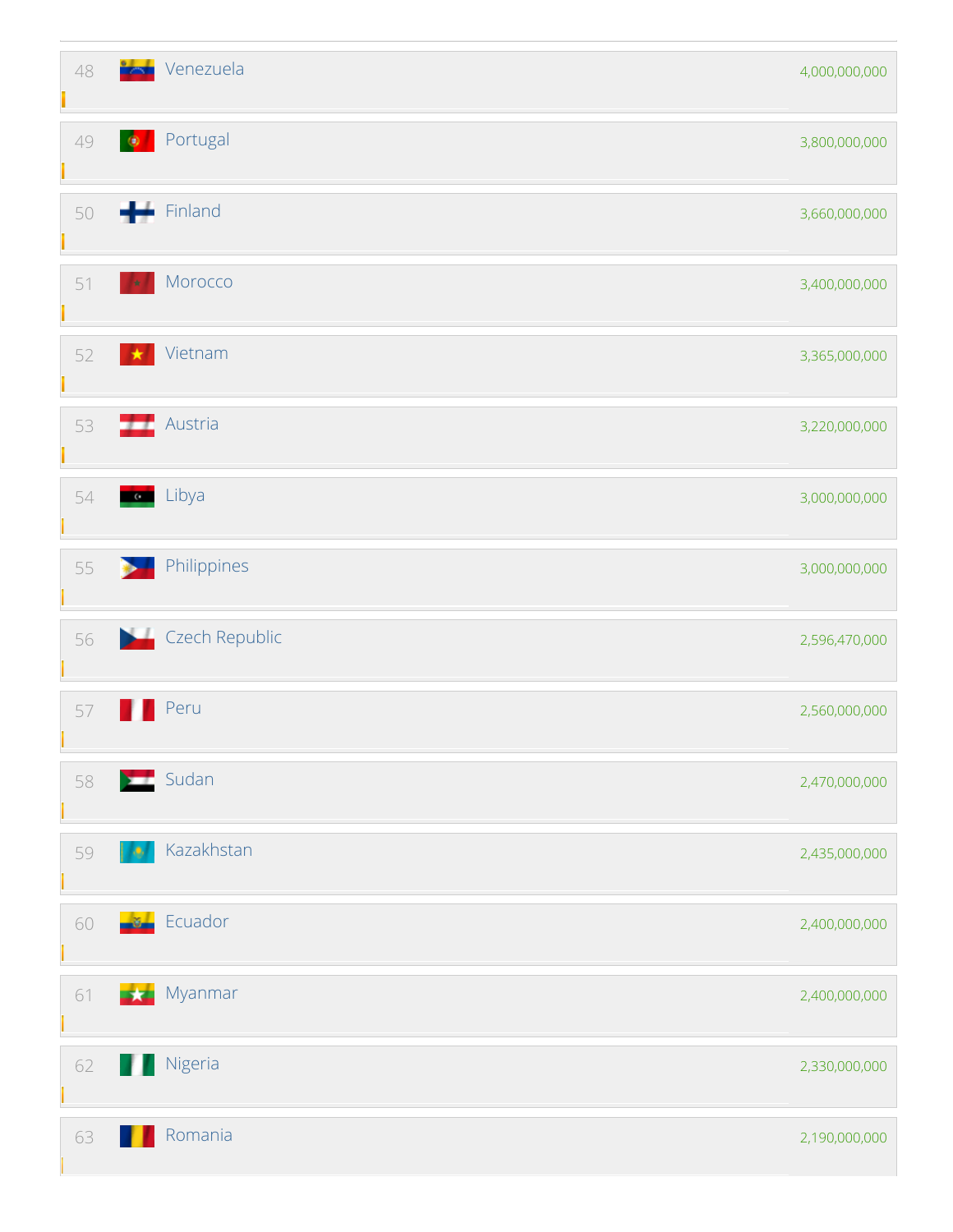| 64     | Л         | <b>Qatar</b>         | 1,930,000,000 |
|--------|-----------|----------------------|---------------|
| 65     |           | <b>Syria</b>         | 1,872,000,000 |
| 66     | ≱∉়       | New Zealand          | 1,870,000,000 |
| 67     |           | <b>A</b> Lebanon     | 1,735,000,000 |
| 68     | ut an     | Azerbaijan           | 1,600,000,000 |
| 69     | <b>DA</b> | Bangladesh           | 1,590,000,000 |
| $70\,$ |           | $\rightarrow$ Jordan | 1,500,000,000 |
| $71$   | IØ        | Sri Lanka            | 1,500,000,000 |
| 72     |           | Yemen                | 1,440,000,000 |
| 73     |           | Ireland              | 1,165,093,600 |
| $74\,$ |           | Hungary              | 1,040,000,000 |
| 75     |           | <b>D</b> Slovakia    | 1,025,000,000 |
| 76     |           | <b>The Croatia</b>   | 958,000,000   |
| $77\,$ |           | <b>Red</b> Serbia    | 830,000,000   |
| 78     | فستد      | Slovenia             | 790,000,000   |
| 79     |           | Bahrain              | 730,000,000   |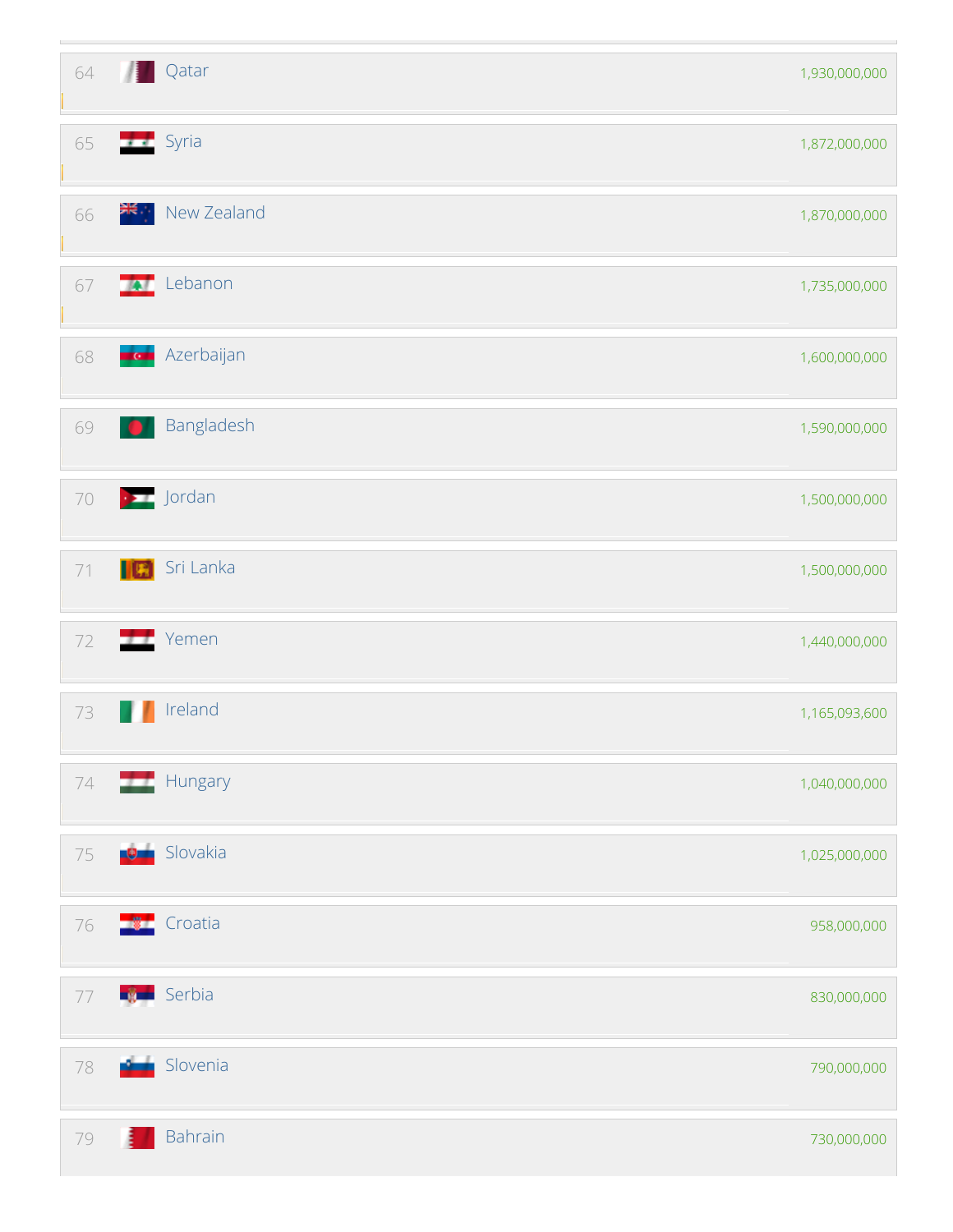| 80     |              | <b>Belarus</b>     | 725,000,000 |
|--------|--------------|--------------------|-------------|
| $81\,$ | اشتر         | Bulgaria           | 700,000,000 |
| 82     |              | $\sum$ Cuba        | 700,000,000 |
| 83     |              | <b>Kenya</b>       | 595,000,000 |
| 84     | $\bullet$    | Tunisia            | 550,000,000 |
| 85     |              | South Sudan        | 545,000,000 |
| 86     |              | Armenia            | 512,000,000 |
| 87     |              | $\equiv$ Uruguay   | 490,000,000 |
| 88     |              | Botswana           | 470,000,000 |
| 89     |              | <b>Ivory Coast</b> | 440,000,000 |
| $90\,$ |              | Lithuania          | 430,000,000 |
| $91$   |              | $\div$ Georgia     | 380,000,000 |
| 92     | - 1          | Cameroon           | 370,000,000 |
| 93     | ■変】          | Ethiopia           | 340,000,000 |
| 94     |              | Estonia            | 335,000,000 |
| 95     | <b>100 m</b> | <b>Bolivia</b>     | 315,000,000 |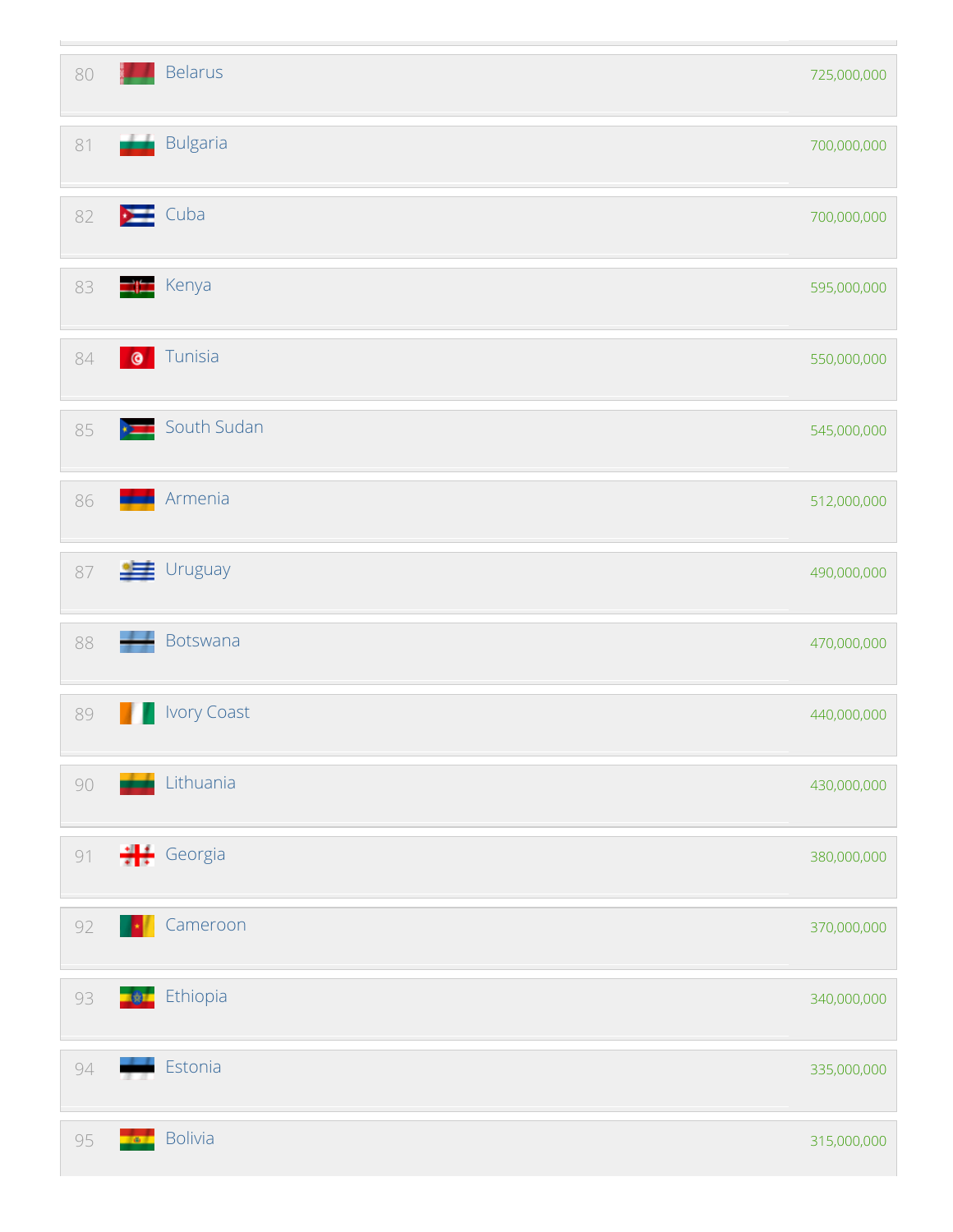| 96  |             | Latvia                           | 280,000,000 |
|-----|-------------|----------------------------------|-------------|
| 97  |             | s Uganda                         | 280,000,000 |
| 98  | N           | Bosnia and Herzegovina           | 250,000,000 |
| 99  | ñ           | Zambia                           | 245,000,000 |
| 100 | $\bullet$   | Kyrgyzstan                       | 240,000,000 |
| 101 | ╱           | Tanzania                         | 220,000,000 |
| 102 |             | Nepal                            | 210,000,000 |
| 103 |             | <b>ON</b> Guatemala              | 210,000,000 |
| 104 | <b>BOOK</b> | Honduras                         | 205,000,000 |
| 105 |             | Turkmenistan                     | 200,000,000 |
| 106 |             | <b>M</b> Cambodia                | 192,000,000 |
| 107 |             | <b>El Salvador</b>               | 165,000,000 |
| 108 | /           | Democratic Republic of the Congo | 162,000,000 |
| 109 |             | <b>Paraguay</b>                  | 145,000,000 |
| 110 | <b>ALC</b>  | Panama                           | 145,000,000 |
| 111 |             | Albania                          | 138,400,000 |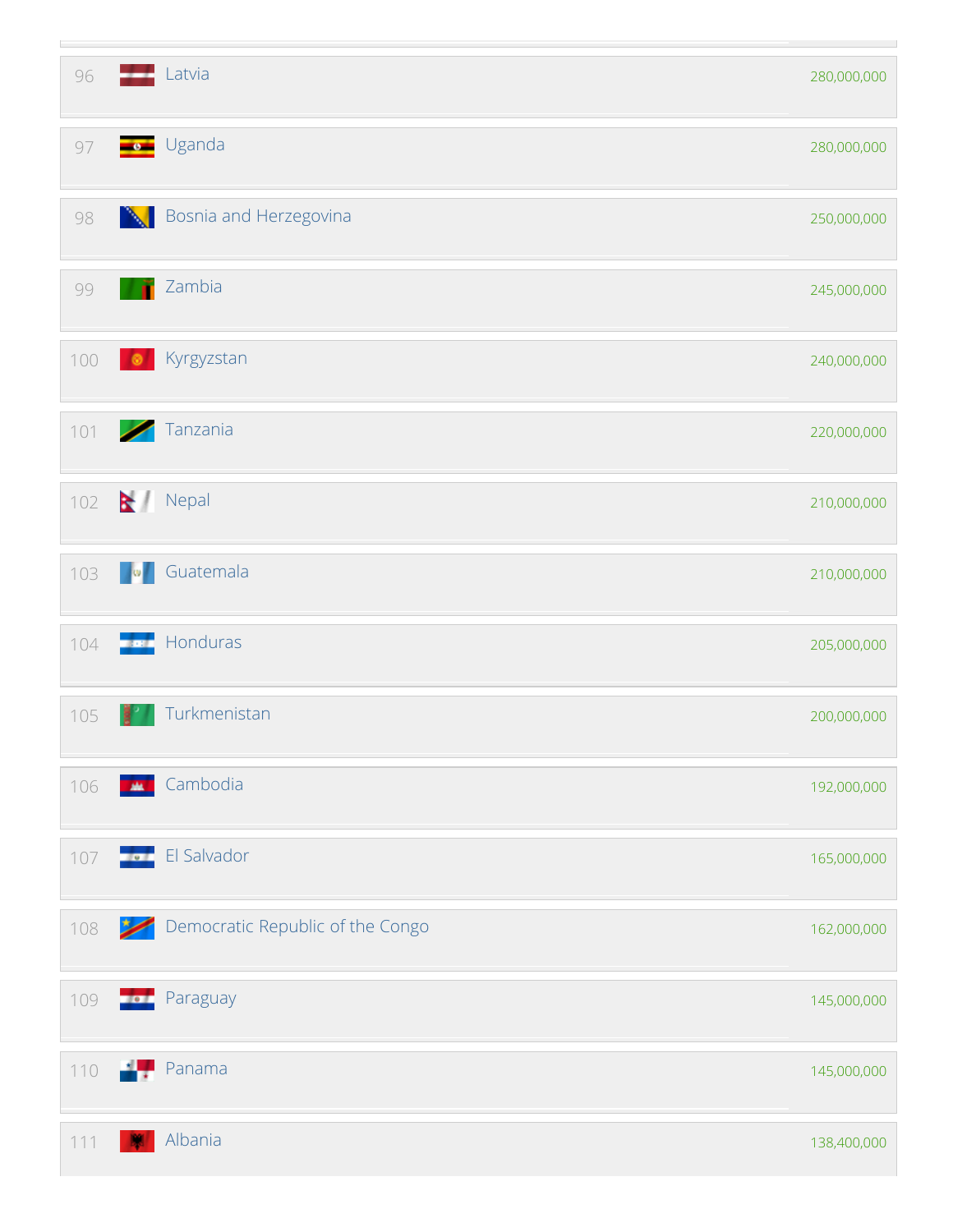| $112$ |                   | Republic of the Congo     | 135,300,000 |
|-------|-------------------|---------------------------|-------------|
| 113   |                   | Ghana                     | 120,000,000 |
| 114   |                   | Namibia                   | 120,000,000 |
| 115   |                   | Chad                      | 120,000,000 |
| 116   |                   | <b>Dominican Republic</b> | 110,850,000 |
| 117   |                   | $\geq$ Macedonia          | 108,152,512 |
| 118   |                   | <b>Example 2</b> imbabwe  | 95,000,000  |
| 119   | $x \rightarrow 0$ | Mozambique                | 86,000,000  |
| 120   |                   | Niger                     | 85,000,000  |
| 121   | 夔                 | Montenegro                | 83,000,000  |
| 122   |                   | <b>Gabon</b>              | 81,520,000  |
| 123   |                   | Mali                      | 76,160,000  |
| 124   |                   | <b>Tajikistan</b>         | 75,000,000  |
| 125   |                   | Uzbekistan                | 70,000,000  |
| 126   |                   | <b>Mongolia</b>           | 70,000,000  |
| 127   |                   | <b>Exam</b> Suriname      | 67,410,000  |

the control of the control of the control of the

L.